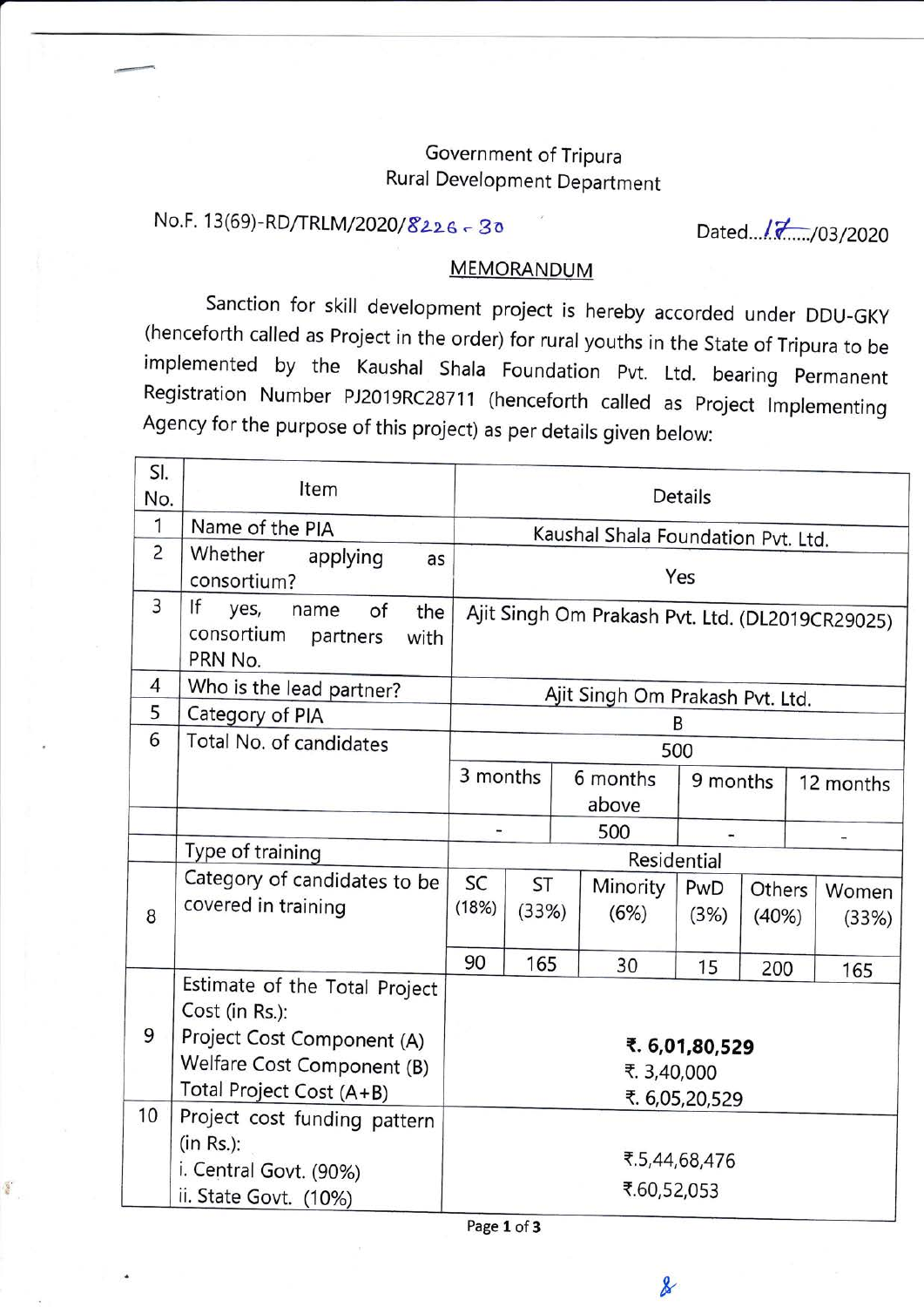|    | Total (100%)                                    |                          | ₹. 6,05,20,529                                                                                                                     |  |  |  |  |  |
|----|-------------------------------------------------|--------------------------|------------------------------------------------------------------------------------------------------------------------------------|--|--|--|--|--|
| 11 | Does the PIA satisfy eligibility<br>conditions? |                          | ×<br>Yes                                                                                                                           |  |  |  |  |  |
| 12 | the project?                                    | Has the PAA recommended  | Yes                                                                                                                                |  |  |  |  |  |
| 13 | Whether<br>approved the project?                | the<br><b>PAC</b><br>has | Yes, in the meeting held on 04.02.2020.                                                                                            |  |  |  |  |  |
| 14 | Districts to be covered                         |                          | West Tripura-60, North Tripura-60, South Tripura-<br>60, Dhalai-80, Khowai-60, Sepahijala-60, Unakoti-<br>60, Gomati-60            |  |  |  |  |  |
| 15 | <b>Training Center Location</b>                 |                          |                                                                                                                                    |  |  |  |  |  |
|    | Sector:-                                        |                          | (Assam Kamrup Metropolitan -1)-500                                                                                                 |  |  |  |  |  |
| 16 | Retail<br>Trade & Addl.                         |                          | Retail Store Manager (RAS/Q0107)-350-II<br>Sales Associate(I/RAS/Q0104)-320<br>Retail sales Associate(RAS/Q0104)-280               |  |  |  |  |  |
|    | Apparel<br>Made-Ups<br>& Home<br>Furnishing     | Trades to be<br>covered  | <b>Specialised Sewing Machine Operator</b><br>(AMH/Q2301)-240-I Fabric Checker (AMH /<br>Q0101)-360. Inline Checker(AMH/Q0102)-270 |  |  |  |  |  |
| 17 | Duration of the project                         |                          |                                                                                                                                    |  |  |  |  |  |
| 18 | Third Party Certification                       |                          | 3 years                                                                                                                            |  |  |  |  |  |
|    |                                                 |                          | SSC                                                                                                                                |  |  |  |  |  |

2. Total Programme Cost Component (A) fund i.e. ₹.6,01,80,529 (Rupees Six<br>Crore Twenty One Lakh Eighty Thousand Five Hundred Twenty Nine) only shall be released to the Project Implementing Agency in four installments in the ratio of 25(15:10):25:25:25 subject to provisions of DDU-GKY Guidelines, 2016 and relevant Notification No.19/2019 dated 21<sup>st</sup> Oct. 2019

3. The Project Implementing Agency shall submit a Performance Guarantee from a Nationalized Bank for **₹.37,82,533** (Rupees Thirty Seven Lakh Eighty Two Thousand<br>Five Hundred Thirty Three) only (a minimum value of 6.25% of the total approved project cost, as per notification No.50/2017 dt.13.09.2017 of the Rural Skills Division, MoRD) at the time of signing the MoU.

4. For better project management the first installment of fund amounting to t'1,50,45,132 (Rupees One Crore Fifty Lakh Forty Five Thousand One Hundred Thirty Two only) comprising 90% of Central Share i.e. ₹. 1,35,40,619 (Rupees One Crore Thirty Five Lakh Forty Thousand Six Hundred Nineteen) only and 10% of State Share i.e.  $\bar{\tau}$ .

Page 2 of 3

g.